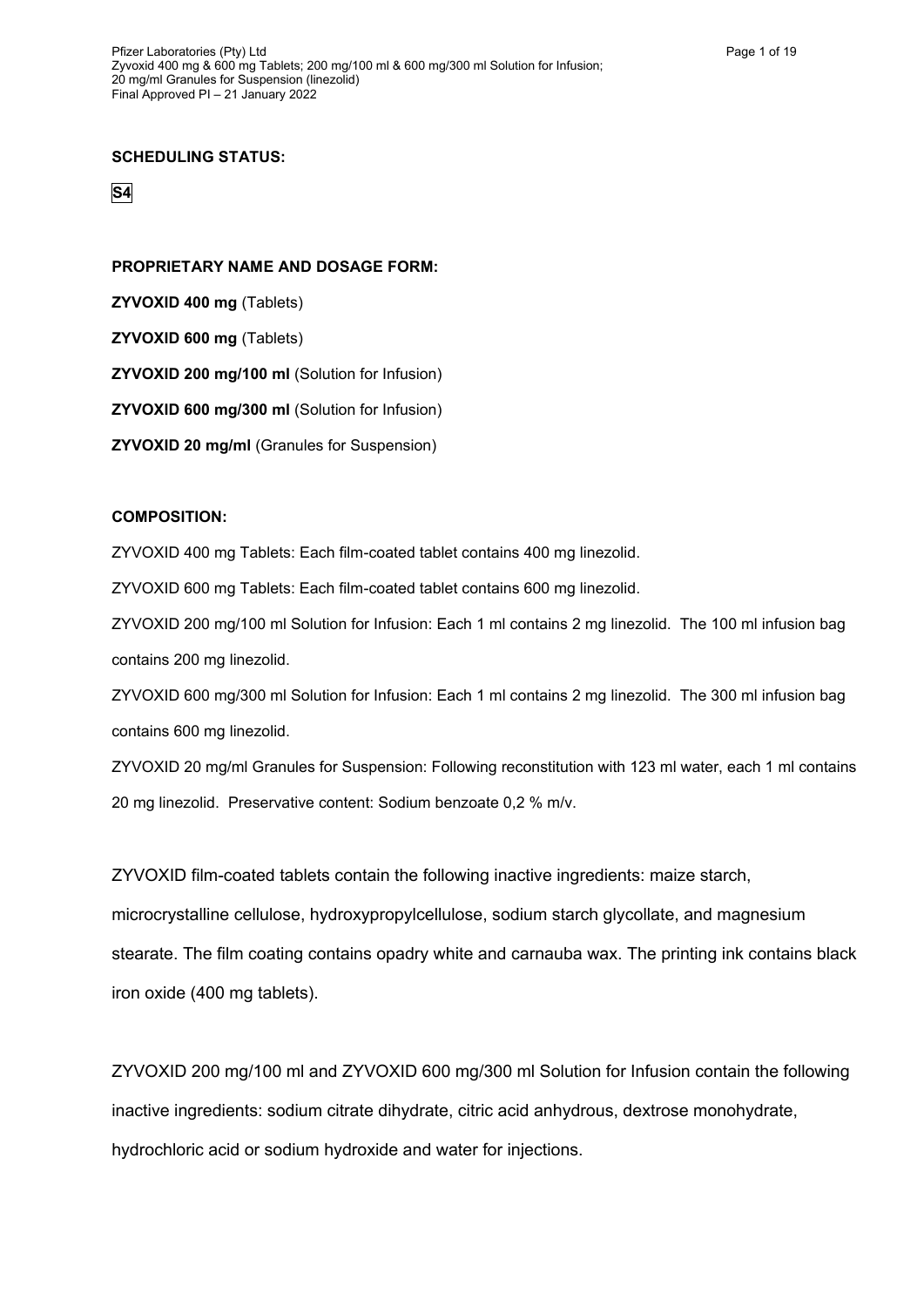ZYVOXID 20 mg/ml Granules for Suspension contains the following inactive ingredients: sucrose, citric acid anhydrous, sodium citrate hydrous, microcrystalline cellulose, carboxymethylcellulose sodium, aspartame, xanthan gum, mannitol, sodium benzoate, flavourings (orange, orange cream, peppermint, vanilla), colloidal silicon dioxide anhydrous, sodium chloride, sweeteners (fructose, maltodextrin, monoammonium glycyrrhizinate, sorbitol).

## **PHARMACOLOGICAL CLASSIFICATION:**

A 20.1.1 Broad and medium spectrum antibiotic

## **PHARMACOLOGICAL ACTION:**

### *Pharmacodynamic properties*

Linezolid is a synthetic antibacterial agent of the oxazolidinone class of antibiotics. It has *in vitro* activity against aerobic Gram-positive bacteria and anaerobic microorganisms. It selectively inhibits bacterial protein synthesis through binding to sites on the bacterial ribosome and prevents the formation of a functional 70Sinitiation complex that is an essential component of the translation process.

The *in vitro* post-antibiotic effect (PAE) of linezolid for *Staphylococcus aureus* was approximately 2 hours. When measured in animal models, the *in vivo* PAEs were 3,6 and 3,9 hours for *Staphylococcus aureus* and *Streptococcus pneumoniae*, respectively. In animal studies, the key pharmacodynamic parameter for efficacy was the time that the linezolid plasma levels exceeded the minimum inhibitory concentration (MIC) of the infecting organism. Linezolid was efficacious when plasma levels exceeded the MIC of the infecting organism for a minimum of 40 % of the dosing interval.

Susceptibility: The following gives an approximate guidance on the probabilities as to whether microorganisms will be susceptible to linezolid or not. (Only microorganisms relevant to the given clinical indications are presented).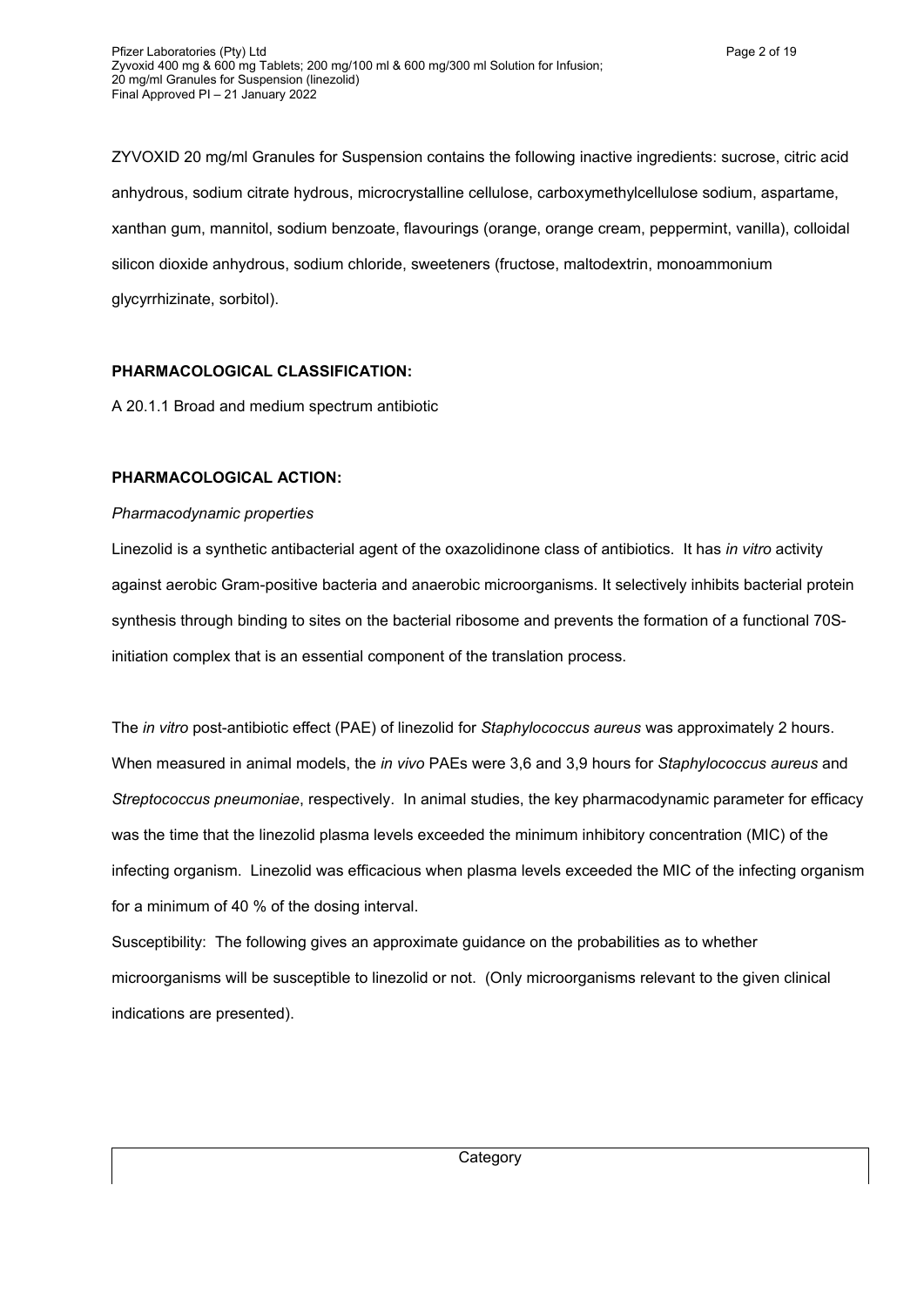| <b>Susceptible organisms</b>                                |                                            |
|-------------------------------------------------------------|--------------------------------------------|
| Gram-positive aerobes:                                      |                                            |
| Corynebacterium jeikeium                                    |                                            |
| Enterococcus casseliflavus                                  |                                            |
| Enterococcus faecalis (including glycopeptide resistant     | Streptococcus agalactiae *                 |
| strains) *                                                  | Streptococcus intermedius                  |
| Enterococcus faecium (including glycopeptide resistant      | Streptococcus pneumoniae (including multi- |
| strains) *                                                  | drug resistant strains [MDRSP]) $\delta$   |
| Enterococcus gallinarum                                     | Streptococcus pyogenes *                   |
| Listeria monocytogenes                                      | Group C streptococci                       |
| Staphylococcus aureus (including methicillin resistant      | Group G streptococci                       |
| strains) *                                                  | Viridans group streptococci                |
| Staphylococcus aureus (glycopeptide intermediate strains)   |                                            |
| Staphylococcus epidermidis (including methicillin resistant |                                            |
| strains) *                                                  |                                            |
| Staphylococcus haemolyticus                                 |                                            |
| Staphylococcus lugdunensis                                  |                                            |
| Gram-positive anaerobes:                                    |                                            |
| Clostridium perfringens                                     | Peptostreptococcus anaerobius              |
| Peptostreptococcus species                                  |                                            |
| Other:                                                      |                                            |
| Chlamydia pneumoniae                                        |                                            |
| Intermediately susceptible organisms                        |                                            |
| Legionella species                                          | Moraxella catarrhalis                      |
| Mycoplasma species                                          |                                            |
| <b>Resistant organisms</b>                                  |                                            |
| Haemophilus influenzae                                      | Neisseria species                          |
| Enterobacteriaceae                                          | Pseudomonas species                        |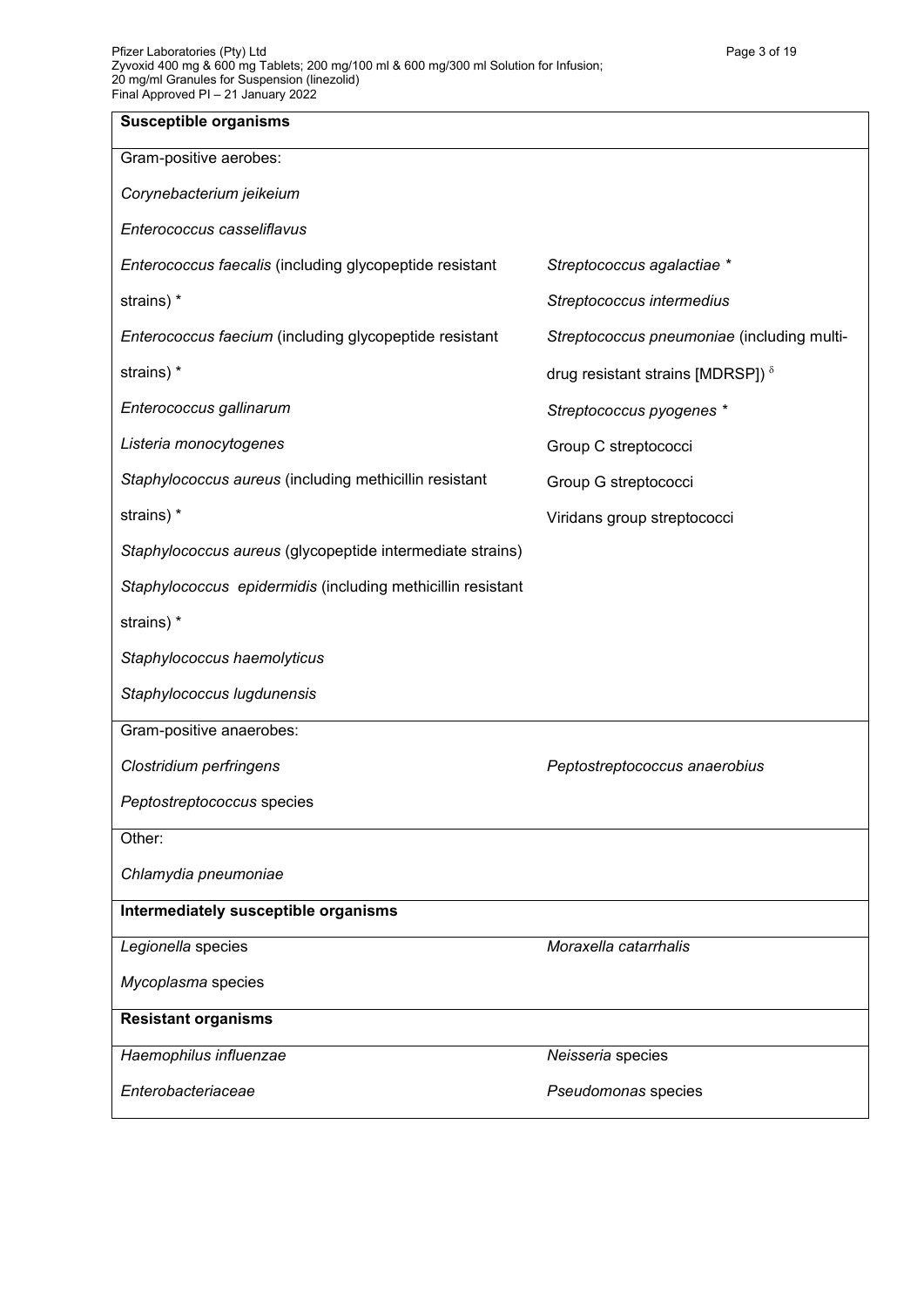\* Clinical efficacy has been demonstrated for susceptible isolates in approved clinical indications

 MDRSP, Multi-drug resistant *Streptococcus pneumoniae* includes isolates previously known as penicillinresistant *Streptococcus pneumoniae,* and are strains resistant to two or more of the following antibiotics: penicillin, second generation cephalosporins, macrolides, tetracycline, and trimethoprim/sulfamethoxazole.

Resistance: Linezolid's mechanism of action differs from that of other antibiotics (e.g. the aminoglycosides, beta-lactams, folic acid antagonists, glycopeptides, lincosamides, quinolones, rifamycins, streptogramins, tetracyclines and chloramphenicol). Therefore, there is no cross-resistance between linezolid and these classes of drugs.

*In vitro* studies have shown that resistance to linezolid develops slowly via multiple step mutations in 23S ribosomal RNA and occurs at frequencies of less than 1 x 10 $\cdot$ 9 to 1 x 10 $\cdot$ 11.

### *Pharmacokinetic properties*

ZYVOXID primarily contains linezolid that is biologically active and is metabolised to form inactive metabolites. The aqueous solubility of linezolid is approximately 3 mg/ml and is independent of pH between pH 3 to 9.

### Absorption:

Maximum plasma concentrations are reached within 2 hours of dosing and absolute bioavailability is approximately 100 %. It is not affected by food**.**

### Distribution:

The volume of distribution at steady-state averages at about 40 to 50 litres in healthy adults and approximates to total body water. Plasma protein binding is about 31 %.

Linezolid concentrations have been determined in various fluids from a limited number of subjects in volunteer studies following multiple dosing. The ratio of linezolid in saliva and sweat relative to plasma was 1,2:1,0 and 0,55:1,0 respectively. The ratio for epithelial lining fluid and alveolar cells of the lung was 4,5:1,0 and 0,15:1,0, when measured at steady-state  $C_{\text{max}}$  respectively. In a small study of subjects with ventricularperitoneal shunts and essentially non-inflamed meninges, the ratio of linezolid in cerebrospinal fluid to plasma at Cmax was 0,7:1,0 after linezolid dosing.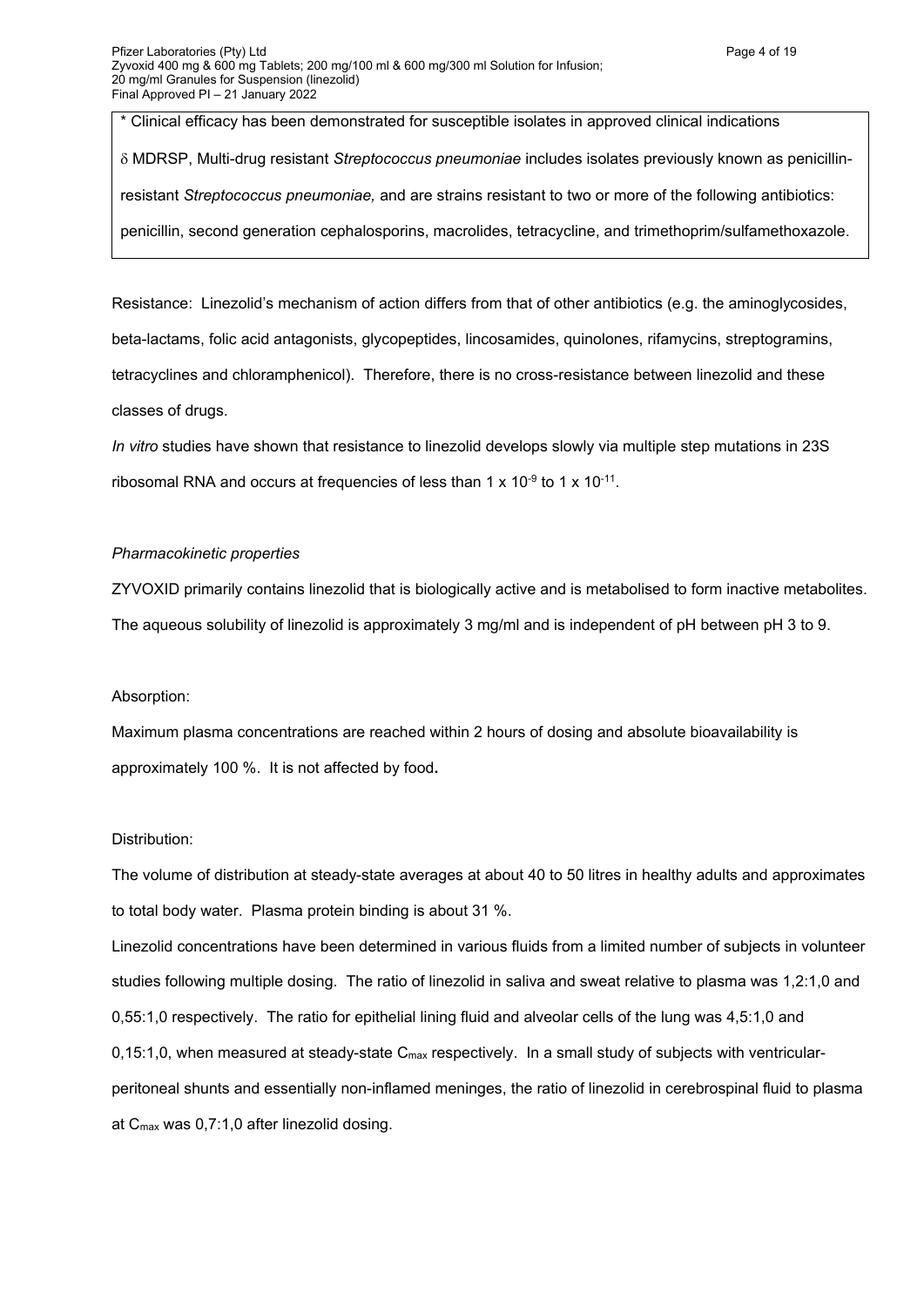### Metabolism:

Linezolid is metabolised by a non-enzymatic process*.* Metabolic oxidation of the morpholine ring results primarily in two inactive open-ring carboxylic acid derivatives. The hydroxyethyl glycine metabolite (B) is the predominant human metabolite and the amino ethoxy acetic acid metabolite (A) is less abundant. Linezolid is not detectably metabolised by cytochrome P450 (CYP) isoenzymes *in vitro* and it does not inhibit the activities of clinically significant human CYP isoforms (1A2, 2C9, 2C19, 2D6, 2E1, 3A4). Linezolid does not significantly induce major cytochrome P450 isoenzymes in rats and does not induce human CYP2C9.

### Elimination:

Under steady-state conditions, linezolid is primarily excreted in the urine as metabolite B (40 %), parent drug (30 - 35 %) and metabolite A (10 %). The elimination half-life of the parent drug averages at about 5 - 7 hours. Non-renal clearance accounts for approximately 65 % of the total clearance of linezolid.

## **Special populations:**

#### Elderly:

The pharmacokinetics of linezolid is not significantly altered in elderly patients aged 65 and over.

#### Renal insufficiency:

No dose adjustment is necessary in patients with either mild, moderate or severe renal insufficiency, as linezolid clearance is independent of creatinine clearance. There is evidence that the primary metabolites of linezolid accumulate in patients with severe renal insufficiency (i.e.  $CL_{CR}$  < 30 ml/min). The clinical significance of this has not yet been established. As approximately 30 % of a dose is removed during 3 hours of haemodialysis (beginning 3 hours after administration), ZYVOXID should be given after dialysis in patients receiving such treatment.

#### Hepatic insufficiency:

The pharmacokinetics of linezolid are not altered in patients with mild to moderate hepatic insufficiency. Dose adjustment in such patients is, therefore, not required. The pharmacokinetics of linezolid in patients with severe hepatic insufficiency has not been evaluated. However, as linezolid is metabolised by a nonenzymatic process, impairment of hepatic function would not be expected to significantly alter its metabolism.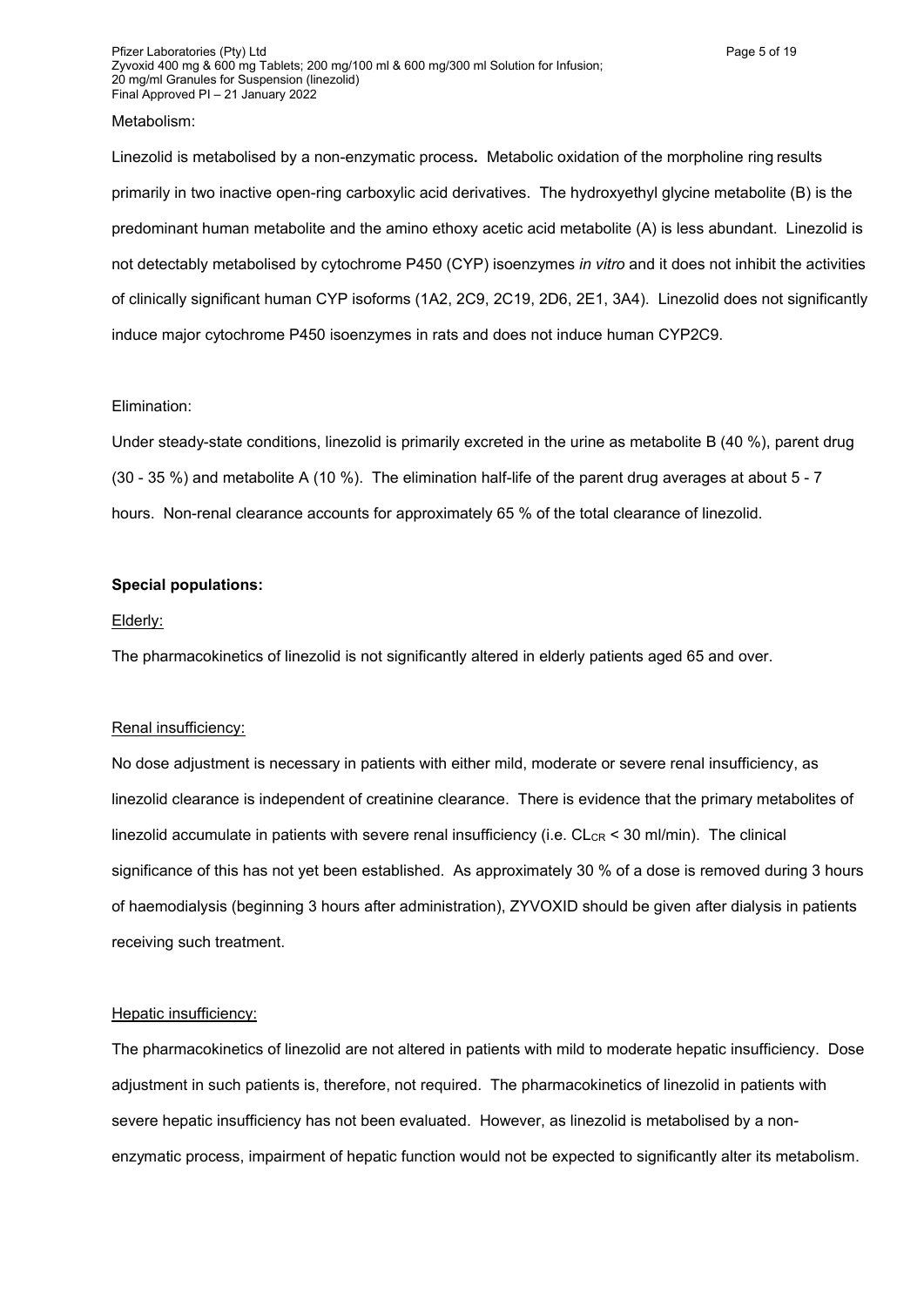#### Children:

The pharmacokinetics of linezolid following a single IV dose were investigated in paediatric patients ranging in age from birth through 17 years (including premature and full-term neonates).

The  $C_{\text{max}}$  and the volume of distribution ( $V_{\text{ss}}$ ) are similar regardless of age in paediatric patients. However, clearance of linezolid varies as a function of age. With the exclusion of pre-term neonates less than one week of age, clearance is most rapid in the youngest age groups ranging from > 1 week old to 11 years, resulting in lower single-dose systemic exposure (AUC) and shorter half-life as compared with adults. As age of paediatric patients increases, the clearance of linezolid gradually decreases, and by adolescence mean clearance values approach these observed for the adult population. There is wider inter-subject variability in linezolid clearance and systemic drug exposure (AUC) across all paediatric age groups as compared with adults.

### **INDICATIONS:**

ZYVOXID formulations are indicated for the treatment of patients with the following infections caused by susceptible strains of the designated micro-organisms (see PHARMACOLOGICAL ACTION). ZYVOXID is not indicated for the treatment of Gram-negative infections. It is critical that specific Gram-negative therapy must be initiated immediately if a concomitant Gram-negative pathogen is documented or suspected (see WARNINGS AND SPECIAL PRECAUTIONS).

**Vancomycin-resistant** *Enterococcus faecium* infections, including cases with concurrent bacteraemia.

**Nosocomial pneumonia** caused by *Staphylococcus aureus* (methicillin-susceptible and -resistant strains), or *Streptococcus pneumonia*e (including multi-drug resistant *S. pneumoniae* (MDRSP) strains).

**Complicated skin and skin structure infections** caused by *Staphylococcus aureus* (methicillin-susceptible and -resistant strains), *Streptococcus pyogenes*, or *Streptococcus agalactiae*. ZYVOXID has not been studied in the treatment of decubitus ulcers.

**Uncomplicated skin and skin structure infections** caused by *Staphylococcus aureus* (methicillinsusceptible and -resistant strains), *Streptococcus pyogenes*.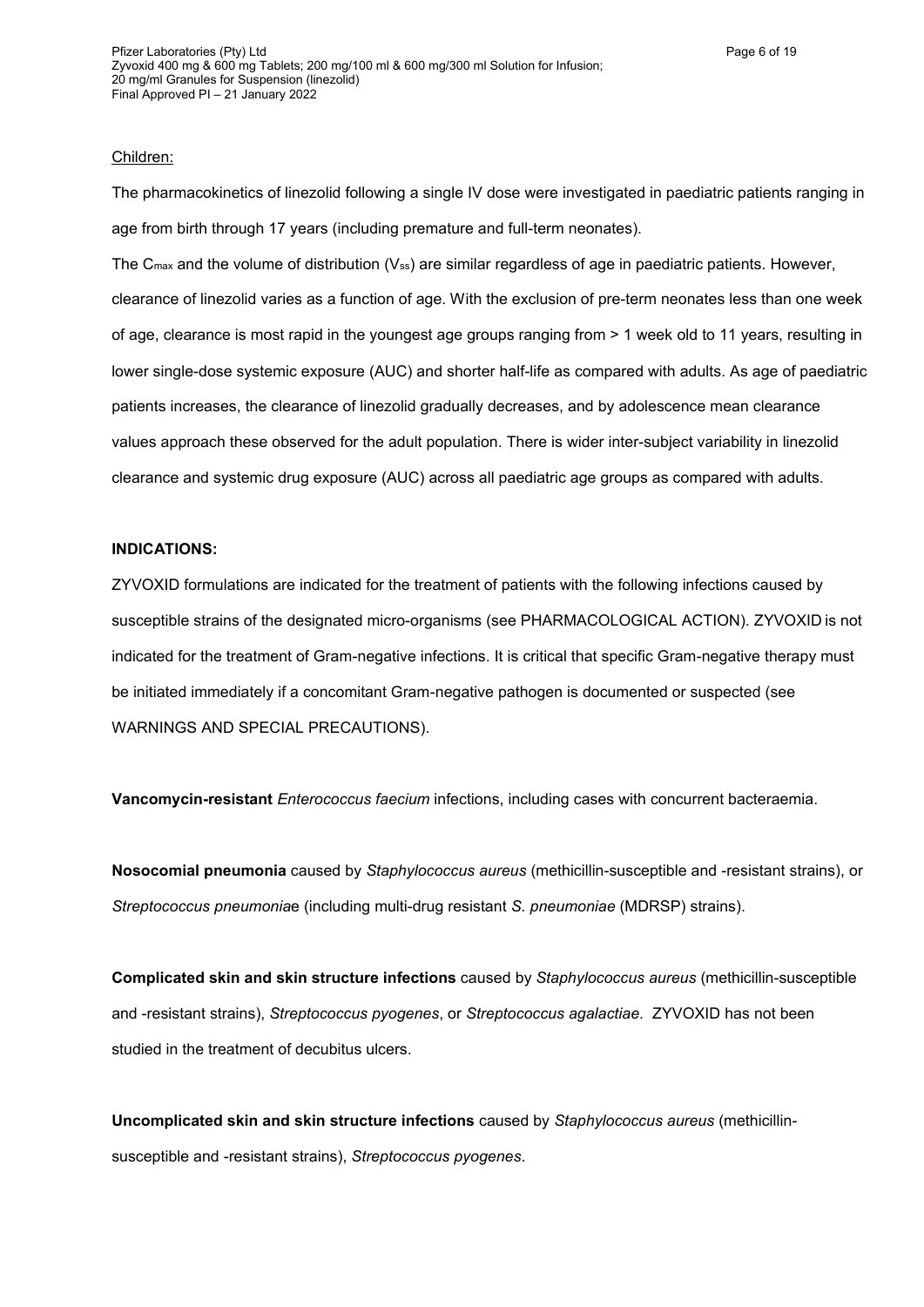**Community-acquired pneumonia** caused by *Streptococcus pneumoniae* (including multi-drug resistant *S. pneumoniae* (MDRSP) strains), including cases with concurrent bacteraemia, or *Staphylococcus aureus* (methicillin-susceptible and -resistant strains).

Due to concern about inappropriate use of antibiotics leading to an increase in resistant organisms, prescribers should carefully consider alternatives before initiating treatment with ZYVOXID in the outpatient setting.

Appropriate specimens for bacteriological examination should be obtained in order to isolate and identify the causative organisms and to determine their susceptibility to linezolid. Therapy may be instituted empirically while awaiting results of these tests. Once these results become available, antimicrobial therapy should be adjusted accordingly.

## **CONTRAINDICATIONS:**

ZYVOXID formulations are contraindicated for use in patients who have known hypersensitivity to linezolid or any excipients.

## **Monoamine Oxidase Inhibitors**

ZYVOXID should not be used in patients taking any medicinal product which inhibits monoamine oxidases A or B (e.g. phenelzine, isocarboxazid) or within two weeks of taking any such medicinal product.

## **Potential Interactions Producing Elevation of Blood Pressure**

Unless patients are monitored for potential increases in blood pressure, ZYVOXID should not be administered to patients with uncontrolled hypertension, pheochromocytoma, thyrotoxicosis and/or patients taking any of the following types of medications: directly and indirectly acting sympathomimetic agents (e.g., pseudoephedrine, phenylpropanolamine), vasopressive agents (e.g., epinephrine, norepinephrine), dopaminergic agents (e.g., dopamine, dobutamine) (see INTERACTIONS).

## **Potential Serotonergic Interactions**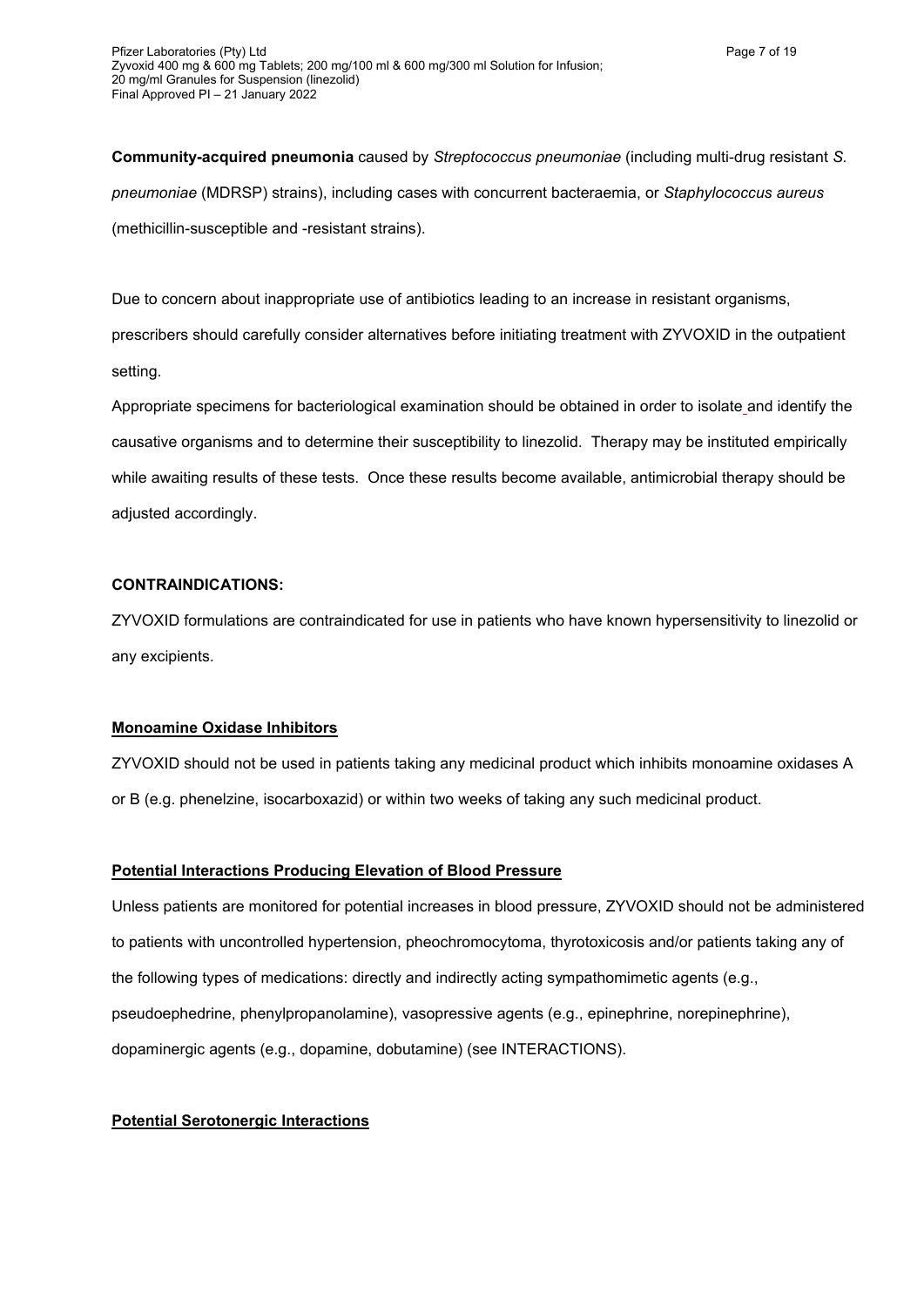Unless patients are carefully observed for signs and/or symptoms of serotonin syndrome, ZYVOXID should not be administered to patients with carcinoid syndrome and/or patients taking any of the following medications: serotonin re-uptake inhibitors, tricyclic antidepressants, serotonin 5-HT1 receptor agonists (triptans), meperidine or buspirone (see INTERACTIONS).

### **WARNINGS AND SPECIAL PRECAUTIONS:**

Pseudomembranous colitis has been reported with ZYVOXID and may range in severity from mild to lifethreatening. Therefore, it is important to consider this diagnosis in patients who present with diarrhoea subsequent to the administration of this antibacterial agent.

*Clostridium difficile* associated diarrhoea (CDAD) has been reported with ZYVOXID, and may range in severity from mild diarrhoea to fatal colitis. Treatment with ZYVOXID alters the normal flora of the colon leading to overgrowth of *C. difficile.*

*C. difficile* produces toxins A and B which contribute to the development of CDAD. Hypertoxin producing strains of *C. difficile* cause increased morbidity and mortality, as these infections can be refractory to antimicrobial therapy and may require colectomy. CDAD must be considered in all patients who present with diarrhoea following antibiotic use. Careful medical history is necessary since CDAD has been reported to occur over two months after the administration of antibacterial agents.

Reversible myelosuppression (anaemia, thrombocytopenia**,** leukopenia, and pancytopenia) that may be dependent on duration of therapy has been reported in some patients receiving ZYVOXID.Monitoring of complete blood counts should be considered for patients who are at increased risk for bleeding, who have pre-existing myelosuppression, who receive concomitant medications that may decrease haemoglobin levels or platelet count or function, or who receive ZYVOXID for more than 2 weeks.

Peripheral neuropathy and optic neuropathy have been reported in patients treated with ZYVOXID. In cases of optic neuropathy that progressed to loss of vision, patients were treated for extended periods beyond the maximum recommended duration. Visual blurring has been reported in some patients treated with ZYVOXID for less than 28 days.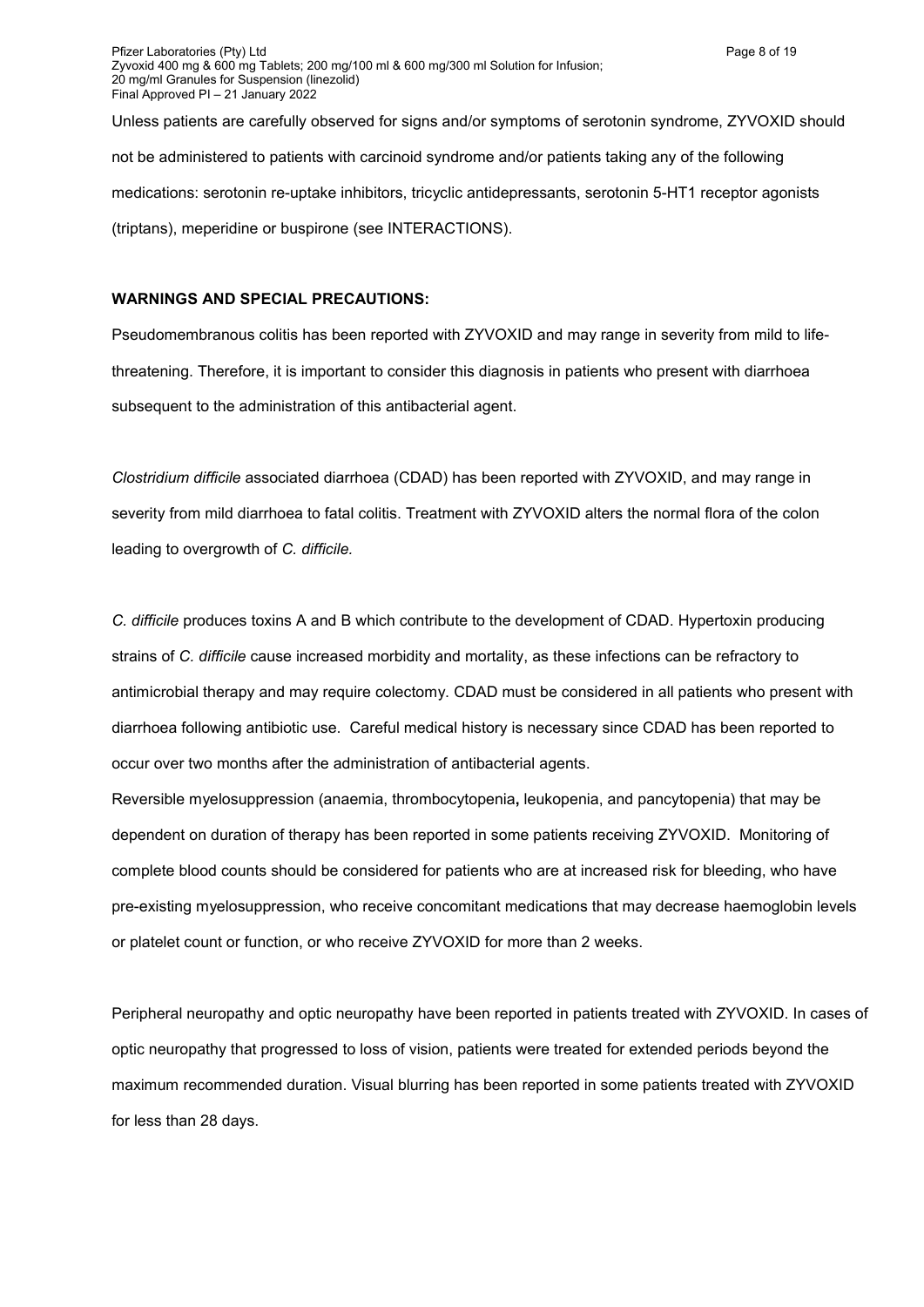If symptoms of visual impairment appear, such as changes in visual acuity, changes in colour vision, blurred vision, or visual field defect, prompt ophthalmic evaluation is recommended. Visual function should be monitored in all patients taking ZYVOXID for extended periods (greater than or equal to 3 months) and in all patients reporting new visual symptoms regardless of length of therapy with ZYVOXID. If peripheral or optic neuropathy occurs, the continued use of ZYVOXID in these patients should be weighed against the potential risks.

Lactic acidosis has been reported with the use of ZYVOXID. Patients who develop recurrent nausea or vomiting, unexplained acidosis, or a low bicarbonate level while receiving ZYVOXID should receive immediate medical attention.

Convulsions have been reported to occur in patients when treated with ZYVOXID. In some of these cases, a history of seizures or risk factors for seizures were reported.

ZYVOXID has no clinical activity against Gram-negative pathogens and is not indicated for the treatment of Gram-negative infections. Specific Gram-negative therapy is required if a concomitant Gram-negative pathogen is documented or suspected. ZYVOXID should be used with special caution in patients at high risk for life threatening systemic infections, such as those with infections related to central venous catheters in intensive care units. ZYVOXID is not approved for the treatment of patients with catheter-related bloodstream infections.

The use of antibiotics may result in an overgrowth of non-susceptible organisms. Should superinfection occur during therapy, appropriate measures should be taken.

The safety and effectiveness of ZYVOXID when administered for periods longer than 28 days have not been established.

ZYVOXID has not been studied in patients with uncontrolled hypertension, phaeochromocytoma, carcinoid syndrome, or untreated hyperthyroidism.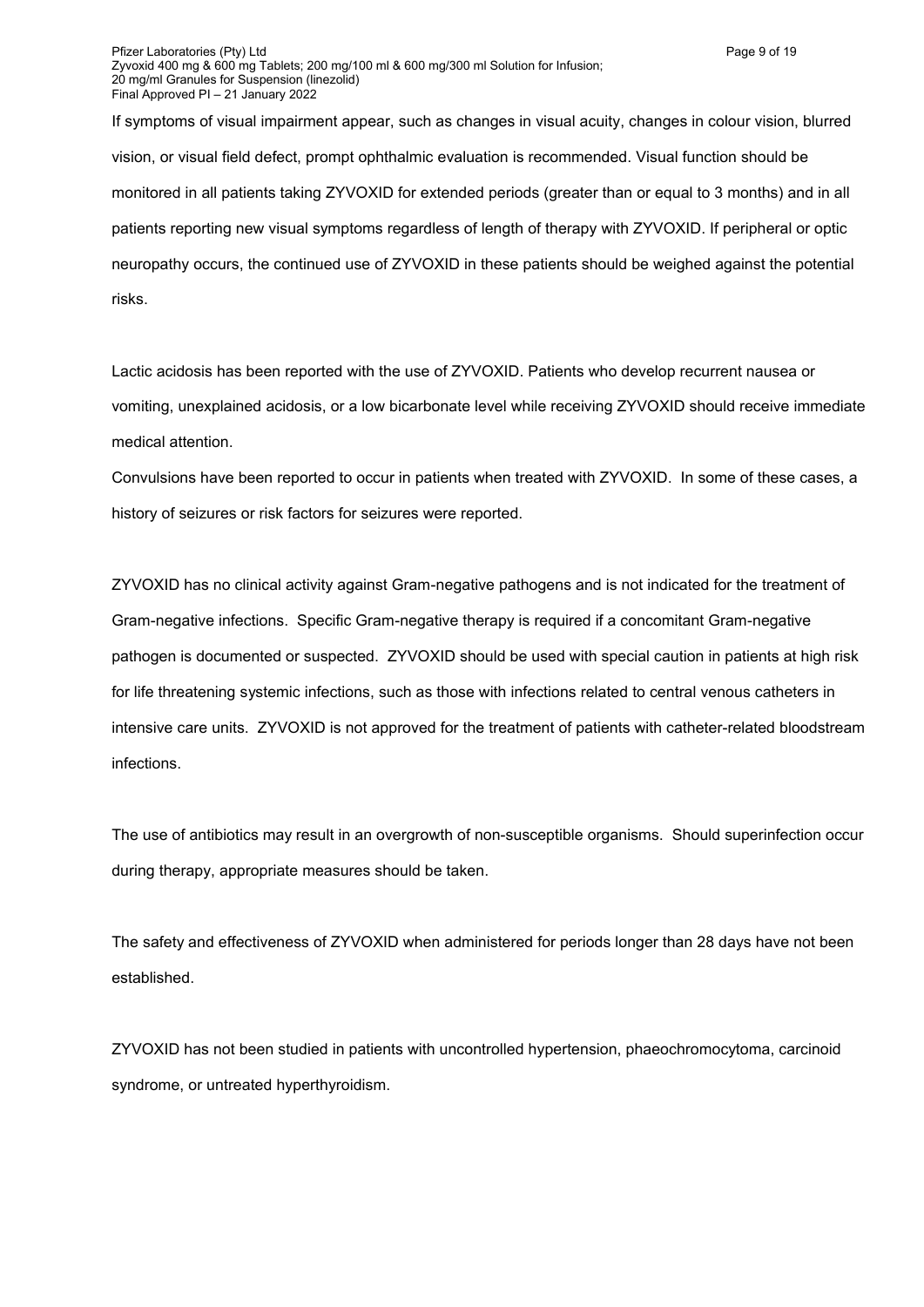ZYVOXID should be used with special caution in patients with severe renal insufficiency and only when the anticipated benefit is considered to outweigh the theoretical risk.

It is recommended that ZYVOXID should be used in patients with severe hepatic insufficiency only when the anticipated benefit is considered to outweigh the theoretical risk.

### *Effects on ability to drive and use machines:*

No effects on the ability to drive and use machines have been observed.

### **INTERACTIONS:**

ZYVOXID is not detectably metabolised by the cytochrome P450 (CYP) enzyme system and it does not induce or inhibit the activities of clinically significant human CYP isoforms (1A2, 2C9, 2C19, 2D6, 2E1, 3A4). Therefore, no CYP450-induced drug interactions are expected. Drugs such as warfarin and phenytoin, which are CYP2C9 substrates, may be given with ZYVOXID without changes in dosage regimen.

No interactions have been observed in pharmacokinetic studies with either aztreonam or gentamicin.

ZYVOXID is a reversible, non-selective monoamine oxidase inhibitor (MAOI). Clinical studies have shown that it produces a mild, reversible enhancement of the pressor responses induced by pseudoephedrine and phenylpropanolamine hydrochloride. Thus, the potential for interaction with sympathomimetic or adrenergic agents should be considered and doses of compounds, such as dopamine or adrenalin, should be titrated to achieve the desired response.

No significant pressor response was observed in subjects receiving both ZYVOXID and less than 100 mg tyramine. This suggests that it is only necessary to avoid ingesting large amounts of food and beverages with a high tyramine content (e.g. mature cheese, yeast extracts, undistilled alcoholic beverages and fermented soya bean products such as soy sauce).

Although ZYVOXID has the potential for interaction with serotonergic agents, no serotonin effects (e.g. confusion, delirium, restlessness, tremors, blushing, diaphoresis and hyperpyrexia) were observed in subjects receiving linezolid and dextromethorphan.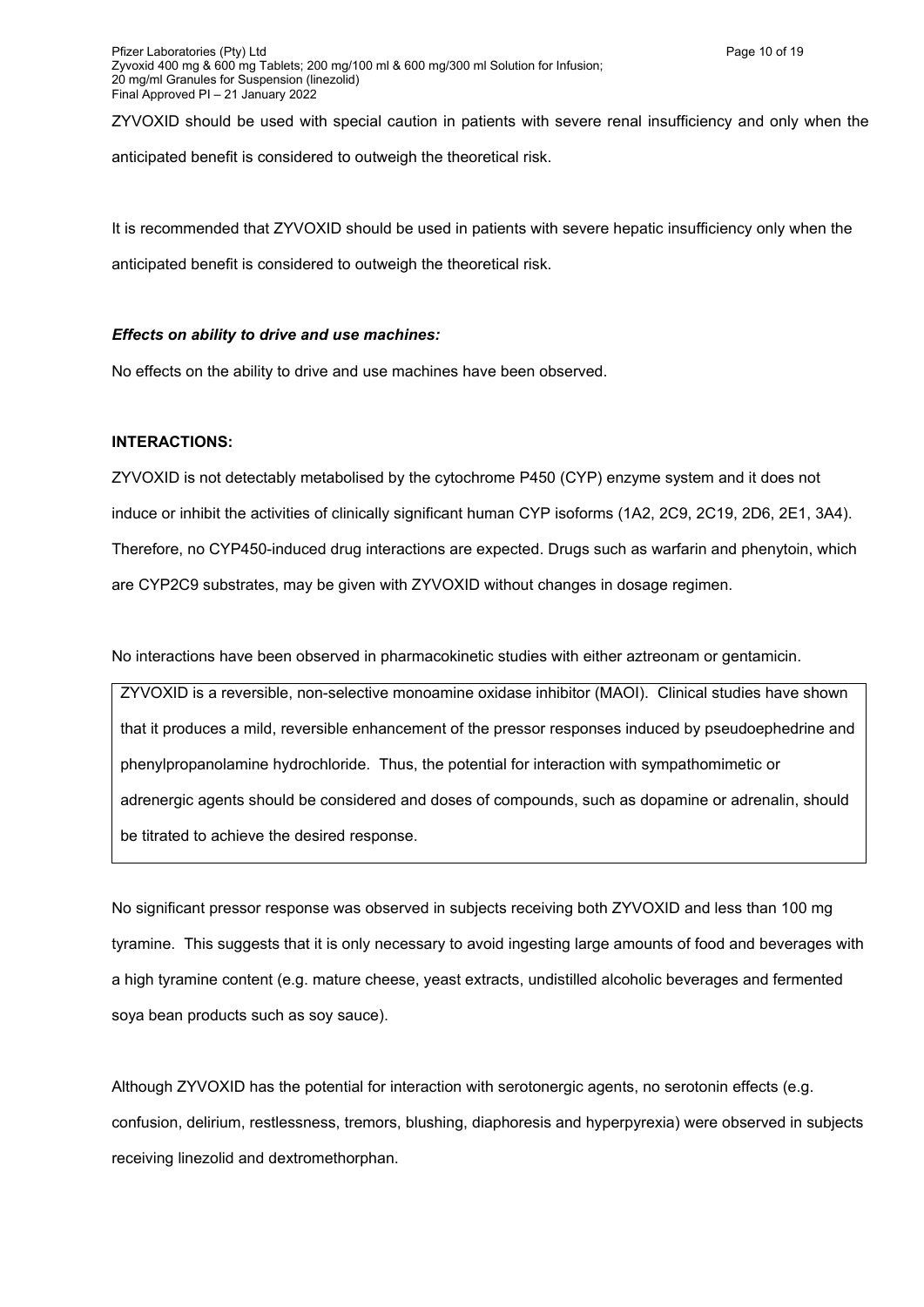Where administration of ZYVOXID and concomitant serotonergic agents is clinically appropriate, patients should be closely observed for signs and symptoms of serotonin syndrome such as cognitive dysfunction, hyperpyrexia, hyperreflexia and incoordination. If signs or symptoms occur physicians should consider discontinuation of either one or both agents. If the concomitant serotonergic agent is withdrawn, discontinuation symptoms can be observed.

In healthy volunteers, co-administration of rifampin with ZYVOXID resulted in a 21 % decrease in linezolid C<sub>max</sub> and a 32 % decrease in linezolid AUC. The mechanism of this interaction and its clinical significance are unknown.

## **PREGNANCY AND LACTATION:**

The use of ZYVOXID formulations in pregnancy and lactation is contraindicated, as safety has not been demonstrated.

## **DOSAGE AND DIRECTIONS FOR USE:**

ZYVOXID tablets, oral suspension or solution for infusion may be used as initial therapy. Patients who commence treatment on the parenteral formulation may be switched to either oral presentation when clinically indicated. In such circumstances, no dose adjustment is required as ZYVOXID has an oral bioavailability of approximately 100 %.

The solution for infusion should be administered over a period of 30 to 120 minutes. The film coated tablets or oral suspension may be taken with or without food.

The recommended ZYVOXID dosage should be administered IV or orally as described in the tables below.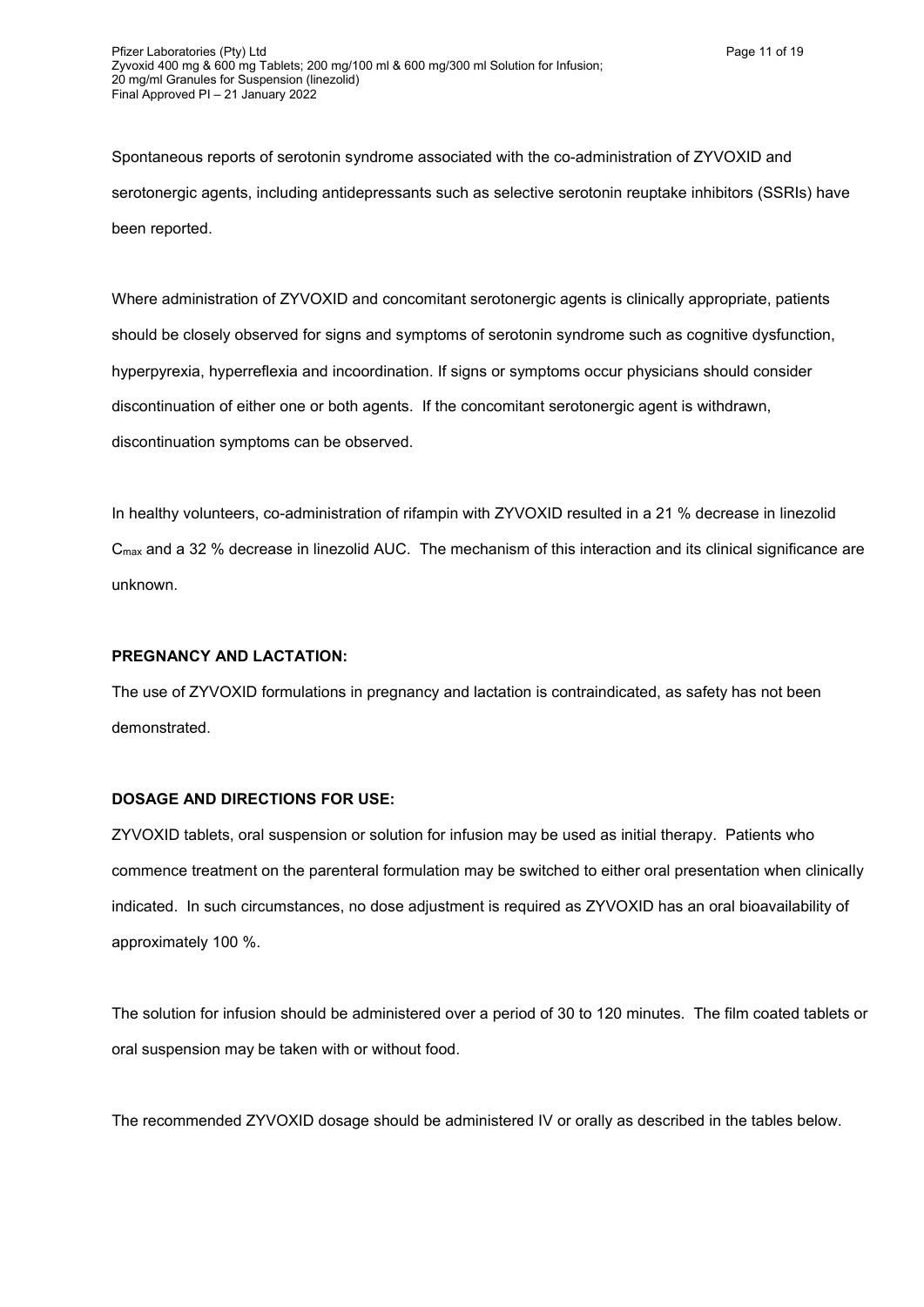# **Adult and Adolescent (12 years and older) Patients:**

| Dosage and route of            | <b>Duration of treatment</b> |
|--------------------------------|------------------------------|
| administration                 |                              |
|                                |                              |
|                                |                              |
|                                |                              |
| 600 mg IV or orally every 12   |                              |
| hours                          | $10 - 14$ consecutive days   |
|                                |                              |
| 400 mg to 600 mg orally        |                              |
| every 12 hours or              |                              |
| 600 mg IV every 12 hours       |                              |
| depending on clinical severity |                              |
|                                |                              |
| 600 mg IV or orally every 12   | 14 - 28 consecutive days     |
| hours                          |                              |
|                                |                              |
|                                |                              |

# **Paediatric Patients (birth\* through to 11 years):**

| Infections (including those      | Dosage and route of                      | <b>Duration of treatment</b> |
|----------------------------------|------------------------------------------|------------------------------|
| associated with concurrent       | administration                           |                              |
| bacteraemia)                     |                                          |                              |
| Community-acquired pneumonia,    |                                          |                              |
| including concurrent bacteraemia |                                          |                              |
| Nosocomial pneumonia, including  | 10 mg/kg IV or oral <sup>8</sup> every 8 |                              |
| concurrent bacteraemia           | hours                                    | $10 - 14$ consecutive days   |
| Skin and soft tissue infections, |                                          |                              |
| including concurrent bacteraemia |                                          |                              |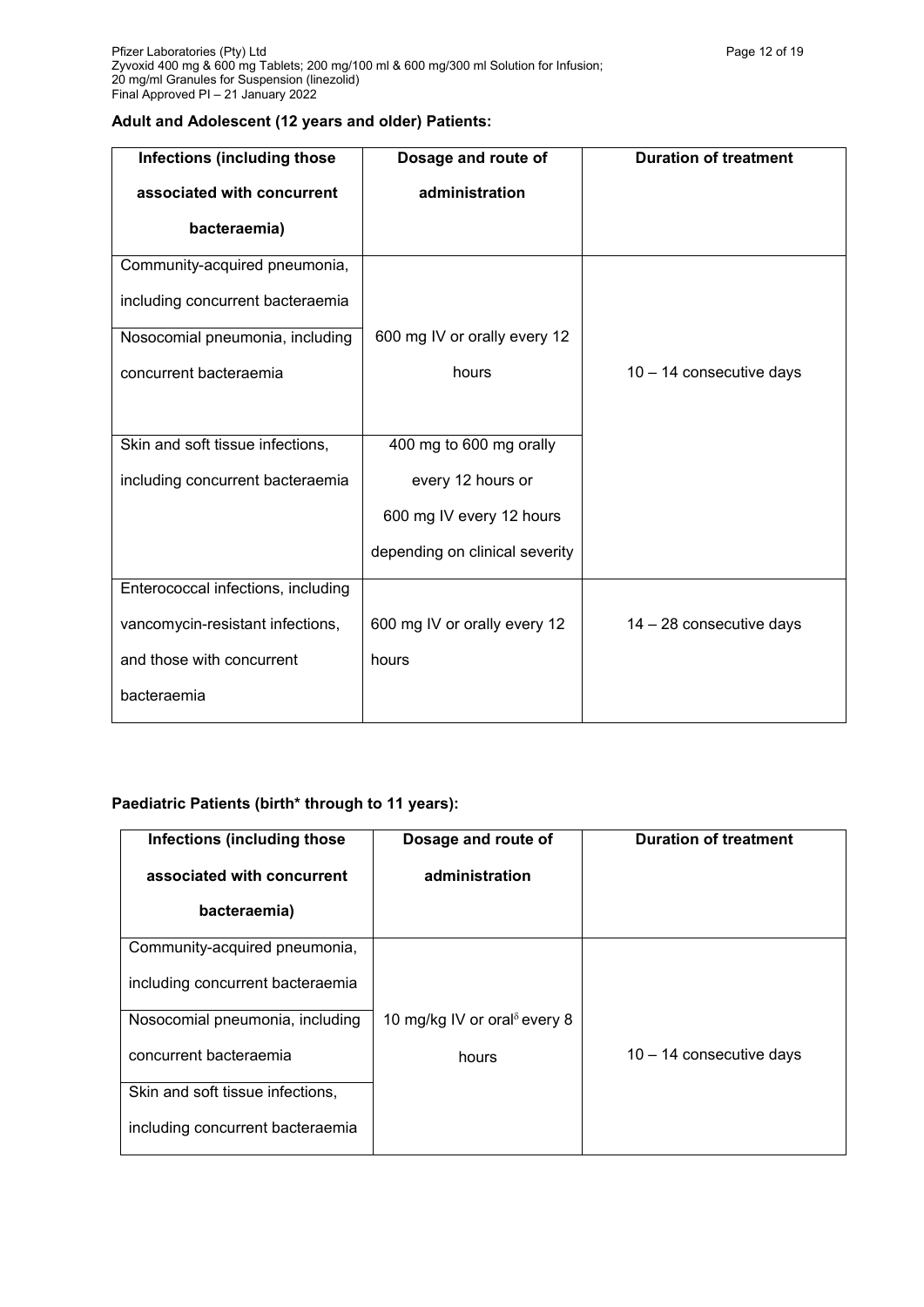| Enterococcal infections, including |                                      |                            |
|------------------------------------|--------------------------------------|----------------------------|
| vancomycin-resistant infections,   | 10 mg/kg IV or oral $\delta$ every 8 | $14 - 28$ consecutive days |
| and those with concurrent          | hours                                |                            |
| bacteraemia                        |                                      |                            |
|                                    |                                      |                            |

**\*** Pre-term neonates less than 7 days of age (gestational age less than 34 weeks) have lower systemic ZYVOXID clearance values and larger AUC values than many full-term neonates and older infants. By day 7 of age, ZYVOXID clearance and AUC values are similar to those of full-term neonates and older infants.

 $\delta$  Oral dosing using either ZYVOXID tablets or oral suspension

**Elderly patients:** No dose adjustment is necessary.

**Patients with renal insufficiency**: No dose adjustment is required.

Patients with severe renal insufficiency (i.e., CL<sub>CR</sub> < 30 ml/min): No dose adjustment is required. Due to the unknown clinical significance of higher exposure (up to 10 fold) to the two primary metabolites of ZYVOXID in patients with severe renal insufficiency, ZYVOXID should be used with special caution in these patients and only when the anticipated benefit is considered to outweigh the theoretical risk.

As approximately 30 % of a ZYVOXID dose is removed during 3 hours of hemodialysis, ZYVOXID should be given after dialysis in patients receiving such treatment. The primary metabolites of ZYVOXID are removed to some extent by hemodialysis, but the concentrations of these metabolites are still very considerably higher following dialysis than those observed in patients with normal renal function or mild to moderate renal insufficiency.

Therefore, ZYVOXID should be used with special caution in patients with severe renal insufficiency who are undergoing dialysis and only when the anticipated benefit is considered to outweigh the theoretical risk.

To date, there is no experience of ZYVOXID administration to patients undergoing continuous ambulatory peritoneal dialysis (CAPD) or alternative treatments for renal failure (other than hemodialysis).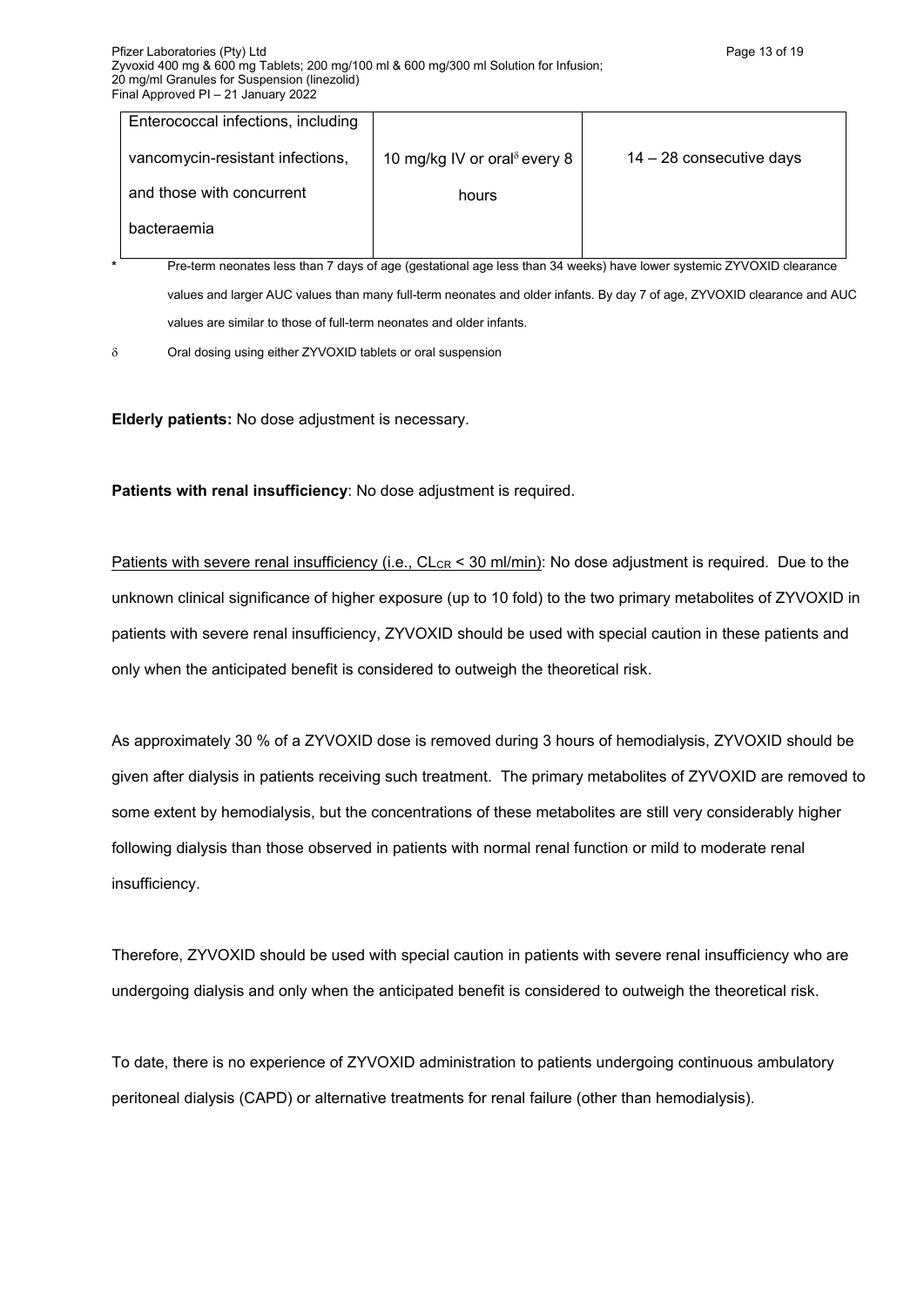**Patients with hepatic insufficiency**: No dose adjustment is required. However, there are limited clinical data and it is recommended that ZYVOXID should be used in such patients only when the anticipated benefit is considered to outweigh the theoretical risk.

### **Instructions for use/handling:**

#### *Intravenous administration:*

ZYVOXID Solution for Infusion must be used immediately after the seal is first broken. ZYVOXID Solution for Infusion is supplied in single-use, ready-to-use infusion bags. Parenteral drug products should be inspected visually for particulate matter prior to administration. Check for minute leaks by firmly squeezing the bag. If leaks are detected, discard the solution, as sterility may be impaired.

Administer ZYVOXID Solution for Infusion over a period of 30 to 120 minutes. **Do not use the intravenous infusion bag in series connections. Do not introduce additives into the intravenous solution.** If ZYVOXID Solution for Infusion is to be given concomitantly with another drug, each drug should be given separately, in accordance with the recommended dosage and route of administration for each product.

**Compatible infusion solutions**: 0,9 % Sodium Chloride Injection, 5 % Dextrose Injection, Lactated Ringer's Injection.

ZYVOXID Solution for Infusion is known to be physically incompatible with the following drugs: amphotericin B, chlorpromazine HCl, diazepam, pentamidine isethionate, phenytoin sodium, erythromycin lactobionate and trimethoprim-sulfamethoxazole.

ZYVOXID Solution for Infusion was chemically incompatible when combined with ceftriaxone sodium.

### *Constitution of oral suspension:*

ZYVOXID Granules for Suspension is supplied as a powder/granule for constitution. Gently tap bottle to loosen powder. Add a total of 123 ml distilled water in two portions. After adding the first half, shake vigorously to wet all of the powder. Then add the second half of the water and shake vigorously to obtain a uniform suspension. After constitution, each 5 ml of the suspension contains 100 mg of linezolid.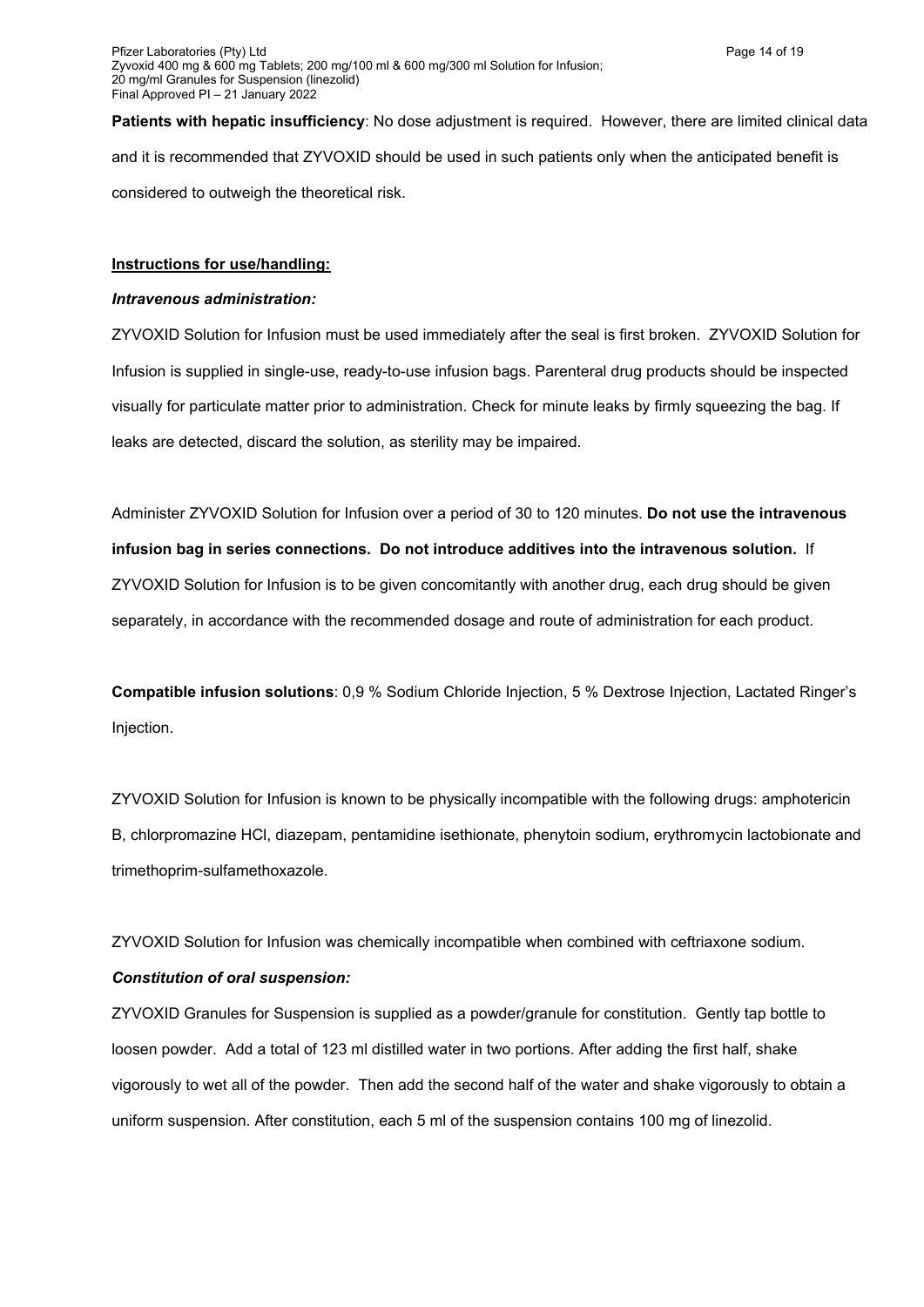Before using the constituted suspension, gently mix by inverting the bottle several times. **Do not shake.**

#### **SIDE EFFECTS:**

Approximately 22 % of patients experienced adverse reactions. Those most commonly reported were headache, diarrhoea, nausea, vomiting, metallic taste, abnormal liver function tests and vaginal moniliasis.

Adverse events considered drug-related in controlled clinical trials with an incidence of at least 1 % were:

Gastrointestinal Disorders: Abdominal pain/cramps/distension, diarrhoea, nausea, vomiting

Infections and Infestations: Moniliasis

Investigations: Abnormal hematology tests, abnormal liver function tests

Nervous System Disorders: Headache, taste alteration

*Adverse drug events occurring at frequencies greater than 0,1 % include:*

(Common: ≥ 1/100 and < 1/10 or ≥ 1 % and < 10 %

Uncommon: ≥ 1/1 000 and < 1/100 or ≥ 0,1 % and < 1 %)

General body:

Common: headache, moniliasis or fungal infection

Uncommon: chills, fatigue, fever, injection site pain, phlebitis/thrombophlebitis, localised pain, angioedema, anaphylaxis

Blood and the lymphatic system disorders:

Uncommon: reversible anaemia, eosinophilia, leukopenia, neutropenia, thrombocytopenia, pancytopenia

Metabolism and nutrition disorders:

Uncommon: increased serum creatine phosphokinase, hyperglycaemia, lactic acidosis

Nervous system disorders:

Uncommon: dizziness, hypoaesthesia, insomnia, paraesthesia, peripheral neuropathy, convulsions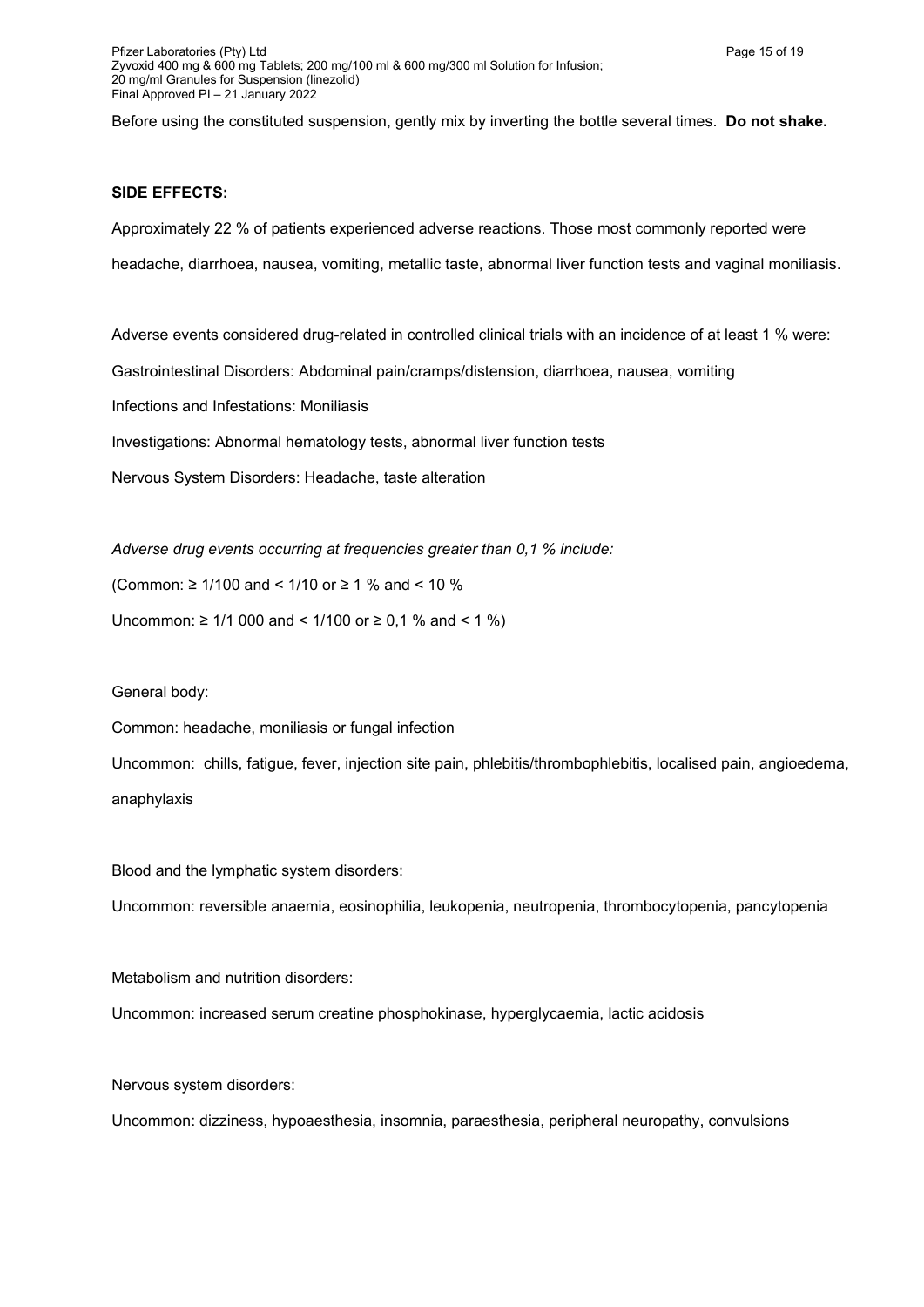Pfizer Laboratories (Pty) Ltd **Page 16 of 19** Page 16 of 19 Zyvoxid 400 mg & 600 mg Tablets; 200 mg/100 ml & 600 mg/300 ml Solution for Infusion; 20 mg/ml Granules for Suspension (linezolid) Final Approved PI – 21 January 2022

Special senses:

Common: metallic taste

Uncommon: blurred vision, tinnitus, optic neuropathy

Cardiovascular disorders:

Uncommon: hypertension, hypotension

Gastro-intestinal disorders:

Common: abdominal pain, cramps or distension, diarrhoea, nausea, vomiting

Uncommon: constipation, dry mouth, dyspepsia, gastritis, increased thirst, pancreatitis, stomatitis, tongue

discolouration or disorder, superficial tooth discolouration

Skin and subcutaneous tissue disorders:

Uncommon: dermatitis, diaphoresis, pruritus, rash, urticaria, angioedema, bullous skin disorders such described as Stevens Johnson syndrome

Urogenital disorders:

Common: vaginal moniliasis

Uncommon: vulvovaginal disorder, polyuria, vaginitis

Laboratory abnormalities: Chemistry

Common: increased total bilirubin, AST, ALT, LDH, alkaline phosphatase, BUN, creatine kinase, lipase, amylase or non-fasting glucose, decreased total protein, albumin, sodium, calcium, increased or decreased potassium or bicarbonate

Uncommon: increased creatinine, sodium, calcium; decreased non-fasting glucose, increased or decreased chloride

Laboratory abnormalities: Haematology

Common: increased neutrophils or eosinophils, decreased haemoglobin, haematocrit or red blood cell count, increased or decreased platelet or white blood cell counts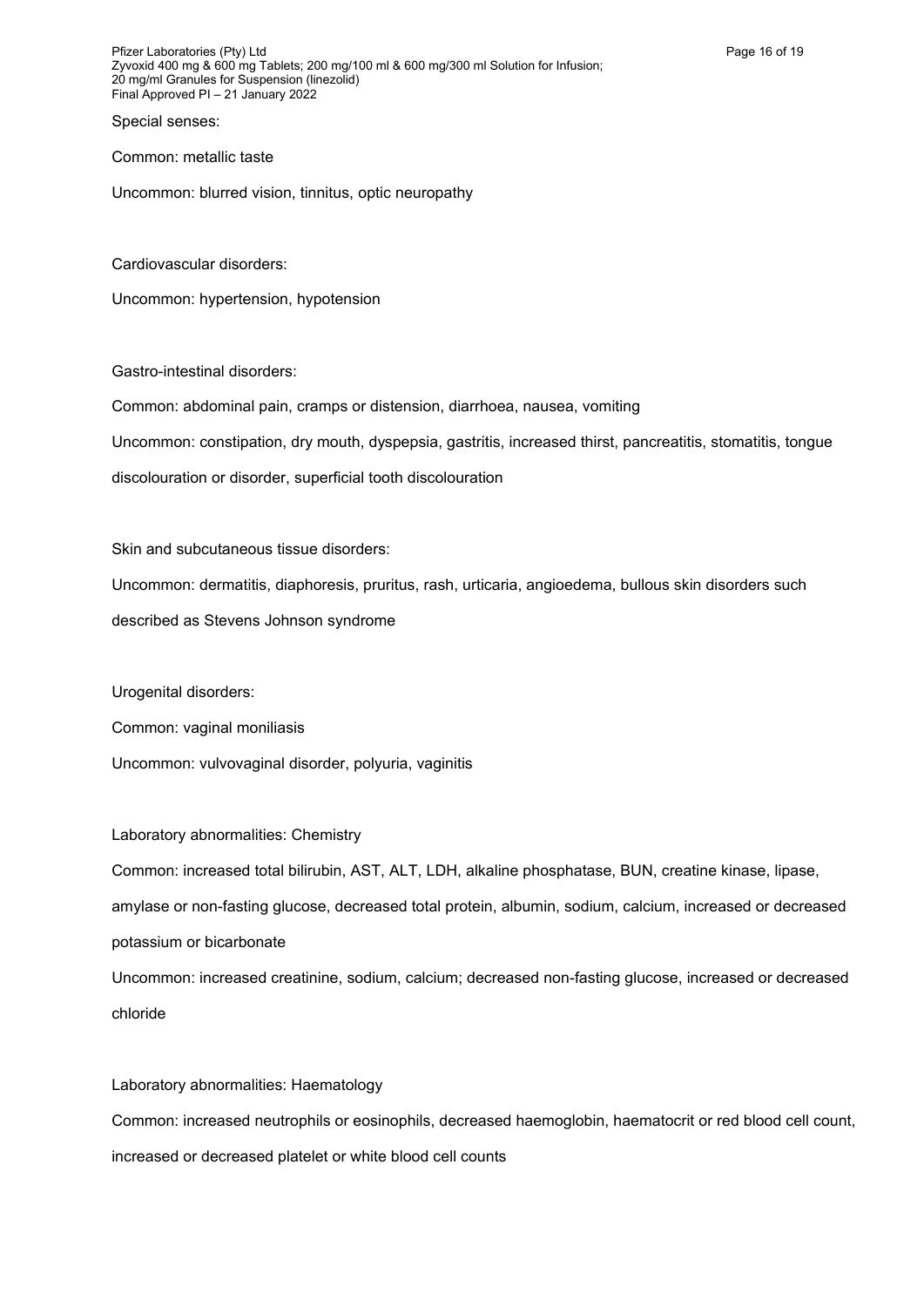Uncommon: increased reticulocyte count; decreased neutrophils

### **KNOWN SYMPTOMS OF OVERDOSAGE AND PARTICULARS OF ITS TREATMENT:**

No cases of overdose have been reported. However, the following information may prove useful: Supportive care is advised together with maintenance of glomerular filtration. Approximately 30 % of a ZYVOXID dose is removed during 3 hours of haemodialysis, but no data are available for the removal of ZYVOXID by peritoneal dialysis or haemoperfusion.

### **IDENTIFICATION:**

**ZYVOXID 400 mg Tablets:** A white to off-white, ovaloid tablet, imprinted on one side with black ink "ZYVOXID 400 mg".

**ZYVOXID 600 mg Tablets:** A white to off-white coated tablet with 'ZYV' debossed on one side and '600' debossed on the other side.

**ZYVOXID Solution for Infusion:** A ready-to-use infusion bag containing a clear, colourless to yellow solution free of visible particles.

**ZYVOXID Granules for Suspension**: A white to yellow-orange granule/powder, may contain white to yellow-orange lumps. The constituted suspension appears as a white to yellow-orange homogeneous suspension.

### **PRESENTATION:**

**ZYVOXID 400 mg Tablets:** White HDPE bottles of 10 or 30 tablets or PVC/foil blisters of 10 or 30 tablets.

**ZYVOXID 600 mg Tablets:** White HDPE bottles of 10 or 30 tablets or PVC/foil blisters of 10 or 30 tablets.

**ZYVOXID 200 mg/100 ml Solution for infusion:** Single-use infusion bags packaged in a foil overwrap available in a pack size of 100 ml (200 mg linezolid).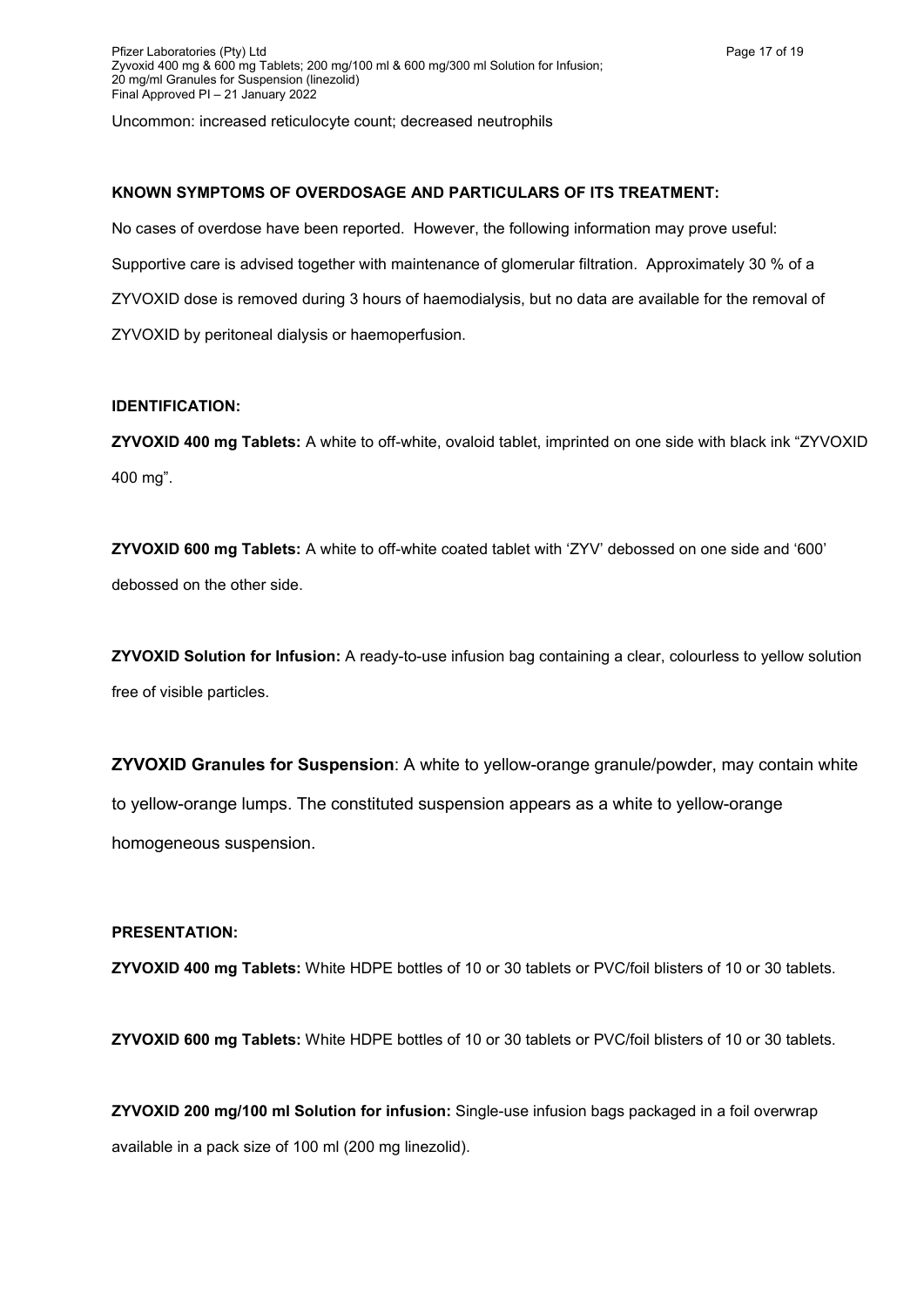**ZYVOXID 600 mg/300 ml Solution for infusion:** Single-use infusion bags packaged in a foil overwrap available in a pack size of 300 ml (600 mg linezolid).

**ZYVOXID Granules for Suspension:** Granules for suspension in 240 ml amber glass bottles. Once

constituted, the volume of suspension is 150 ml.

# **STORAGE INSTRUCTIONS:**

**Tablets:** Store at room temperature below 25 °C. Tablets packed in HDPE bottles must be stored in a dry place and protected from light.

**Infusion:** Store at room temperature below 25 °C. Infusion bags must be kept in overwrap until ready to use.

Protect from light. Single-use infusion bags. Do not freeze. Discard any unused solution.

**Granules for Suspension:** Store at room temperature below 25 °C.

**Constituted Suspension:** Store at room temperature below 25 °C and use within 21 days.

# **REGISTRATION NUMBERS:**

**ZYVOXID 400 mg Tablets:** 35/20.1.1/0309 **ZYVOXID 600 mg Tablets:** 35/20.1.1/0310 **ZYVOXID 20 mg/ml Granules for Suspension:** 35/20.1.1/0311 **ZYVOXID 200 mg/100 ml Solution for Infusion:** 35/20.1.1/0312 **ZYVOXID 600 mg/300 ml Solution for Infusion:** 35/20.1.1/0313

# **NAME AND BUSINESS ADDRESS OF THE HOLDER OF THE CERTIFICATE OF REGISTRATION:**

Pfizer Laboratories (Pty) Ltd 85 Bute Lane Sandton 2196 South Africa

# **DATE OF PUBLICATION OF THIS PACKAGE INSERT:**

02 March 2012